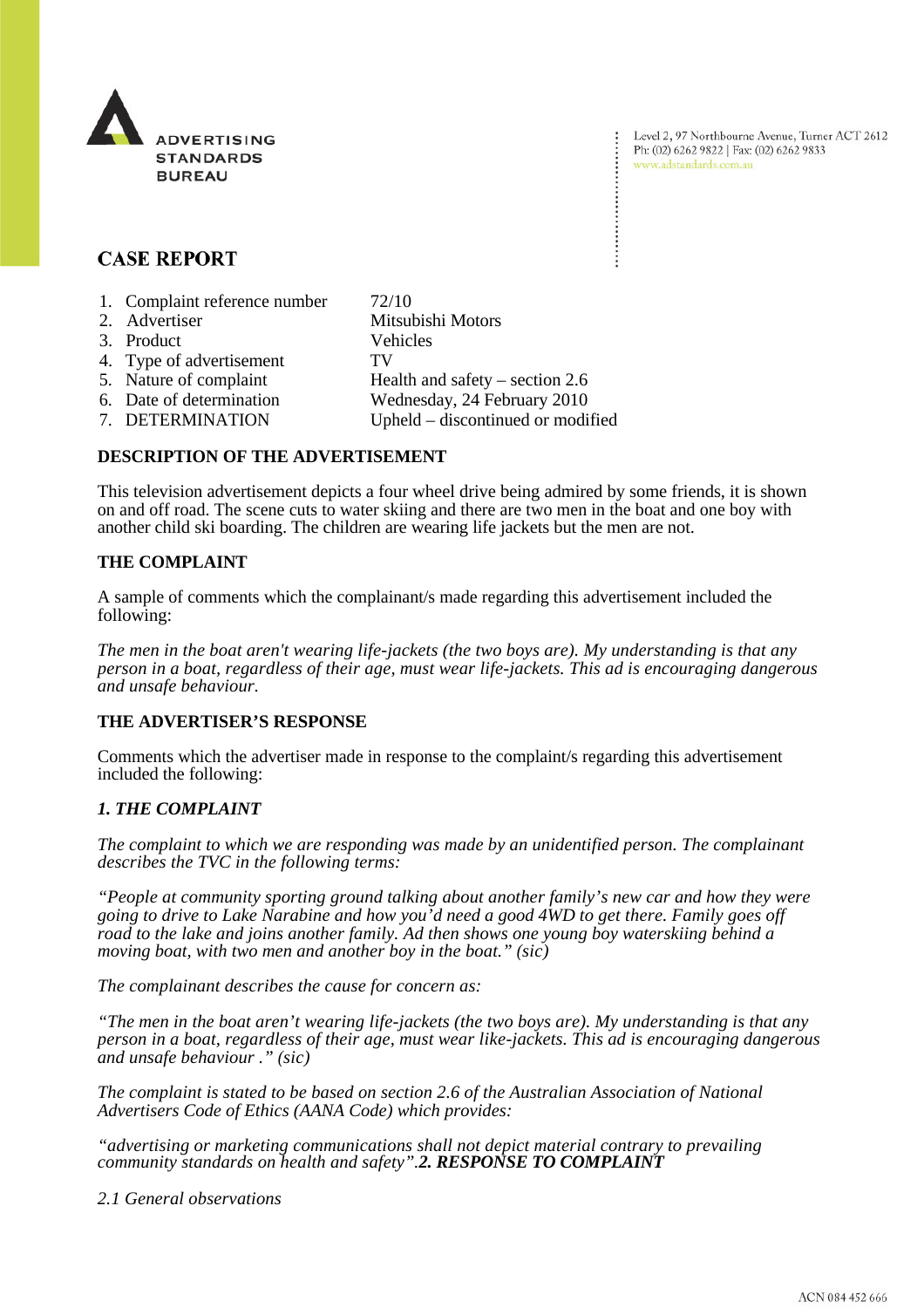*The complainant's assertion that 'any person in a boat, regardless of their age, must wear lifejackets', is incorrect. To the best of MMAL's knowledge, there is no prescribed safety regulation in mainland Australia that requires every adult person in the boat depicted in the TVC to wear a lifejacket (although there are requirements that, for example, life jackets be available in the boat. However, that is not relevant here, as there is no challenge – nor could there be – suggesting that there was any failure to comply with this requirement).*

*Irrespective of the above, it should be observed that both of the young children in the TVC are wearing life-jackets. This is, by its very nature, promoting safety for children.*

*The TVC does not at any time, encourage 'dangerous and unsafe behaviour' as asserted*

*by the complainant. This is particularly true in light of the slow speed at which the vessel is travelling and the careful and cautious nature of the driving depicted.*

*The intention of the TVC is to show that the Mitsubishi Challenger is a versatile vehicle that is equally capable in both the city environment and in taking a family to an otherwise inaccessible location to enjoy a fun, relaxing and safe activity.*

*For all of the above reasons, in MMAL's view the TVC does not depict material contrary to 'prevailing community standards on health and safety' and is therefore compliant with clause 2.6 of the AANA Code. For completeness, in MMAL's view the TVC is compliant with all aspects of the Federal Chamber of Automotive Industries Advertising (FCAI) Code and the AANA code.*

### *3. SUMMARY*

*MMAL and its agency, Clemenger BBDO, have taken every care in producing the TVC in order to ensure that it complies strictly with the AANA and FCAI Codes.*

*We have successfully ensured that the wake-boarding activity depicted appears to be a fun, but most importantly safe, activity to be enjoyed by a family.*

*We therefore submit that there is no breach of the AANA or FCAI Codes and request that the complaint be dismissed.*

### **THE DETERMINATION**

The Advertising Standards Board ("Board") considered whether this advertisement breaches Section 2 of the Advertiser Code of Ethics (the "Code").

The Board noted the complainant's concerns that the advertisement depicted people in a boat without wearing life jackets and that it was dangerous and unsafe behaviour.

The Board noted the advertiser's response and viewed the advertisement.

The Board considered whether the advertisement was in breach of section 2.6 of the Code. Section 2.6 of the Code states:

#### *"Advertising or marketing communications shall not depict material contrary to prevailing community standards on health and safety."*

The Board noted that the men depicted in the advertisement are not wearing life jackets whilst in a vessel that is moving and that the advertisement sets the scene for the boating at Lake Narracan in Victoria.

The Board noted that the regulations in Victoria with respect to the wearing of life jackets whilst on board a moving vessel has recently changed and that all people on board a moving vessel of the type depicted in the advertisement are required to wear a life jacket, unless they were expressly exempted.

The Board noted that the vessel depicted in the advertisement did not fall within the exempted categories and therefore the advertisement depicted a scenario that was in breach of the regulations for wearing of life jackets in Victoria. The Board noted that the laws governing the wearing of life jackets was not harmonised and therefore it was jurisdictional based. Although not necessarily law in all jurisdictions, the Board considered that wearing life jackets is a community